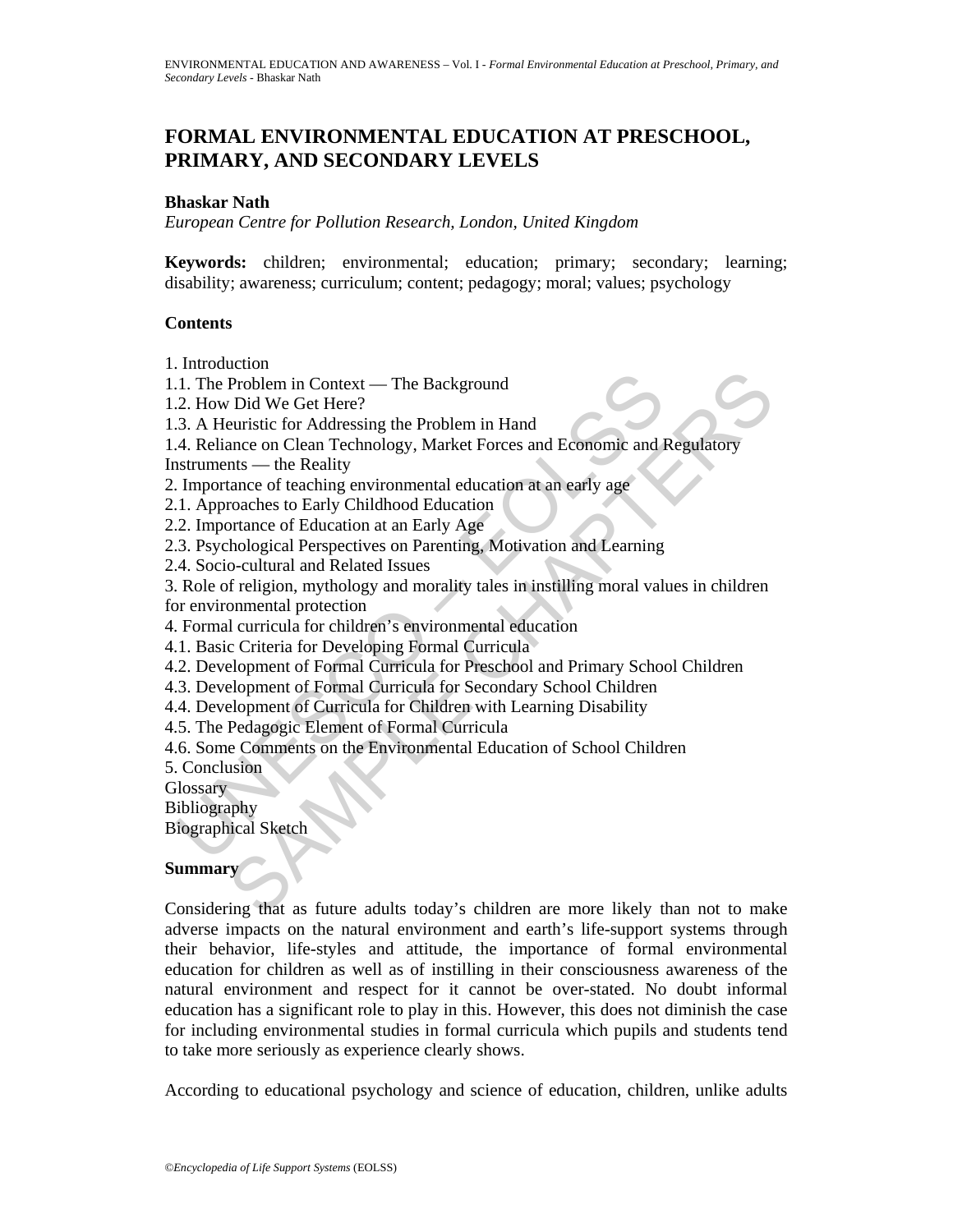whose attitude and behavior have largely been formed and who tend to become set in their ways with age, have greater capacity for imbibing the basic notions of 'good' and 'bad' *vis-à-vis* nature and the natural environment (and anything else for that matter) in ways that endures significantly to shape their attitude and behavior in adulthood. It would be sensible, therefore, to concentrate limited educational resources for changing human behavior and attitude on the young. With mounting environmental problems on all fronts, some of which (e.g. global warming) are potentially catastrophic for life on earth, this needs to be taken on board by policy-makers and by educational professionals generally.

Important issues of children's formal environmental education are discussed in this chapter including: development of curricula up to the secondary level; development of curricula for children with learning disability; instilling environmental awareness in children; and some other issues closely related to children's education. A generic environmental syllabus is proposed in outline for the secondary level from which one or more teaching modules may be developed as deemed necessary or appropriate.

## **1. Introduction**

## **1.1. The Problem in Context — The Background**

urricula for children with learning disability; instilling environment<br>indiren; and some other issues closely related to children's educ:<br>nvironmental syllabus is proposed in outline for the secondary level fr<br>ore teaching for children with learning disability; instilling environmental awareness in<br>and some other issues closely related to children's education. A generic<br>nental syllabus is proposed in outline for the secondary level from whi It is an indisputable fact that all kinds of human activities for economic development have been degrading the natural environment (Porritt, 1991a; WCED, 1987). Phenomenal growth of industrial production since the Industrial Revolution has been relentlessly degrading the global environment and nature's life support systems without which life on earth cannot exist. The enormity of the problem can be gleaned from the fact that during 1950 and 1985 the world's manufacturing output grew by a factor of about seven (WCED, 1987), releasing a matching amount of environment-degrading pollutants. The trend is relentlessly upwards, and it is becoming increasingly hard to find a single human activity for economic development that does not adversely impact on the natural environment, or is benign to it.

For sometime now the informed have opined that if nothing is done effectively to reverse, or at least arrest, the growing pace of global environmental degradation, future generations are at serious risk of inheriting a polluted earth denuded of its resources and unable to provide an acceptable quality of life. Alarmed by this scenario, in 1983 the General Assembly of the United Nations constituted a special and independent commission, called the World Commission on Environment and Development (WCED) under the chairmanship of Dr. Gro Harlem Brundtland. Its remit was to explore, as a matter of urgency, ways in which this deeply disturbing scenario could be averted. After exhaustive consultation with people from all walks of life world-wide, in 1987 the Commission published its report entitled *Our Common Future* (WCED, 1987). In the report the Commission concluded that the above scenario could only be averted by adopting a new kind of economic development — Sustainable Development — which it defined as "development that meets the needs of the present generation without compromising the ability of future generations to meet their needs" (WCED, 1987).

Agenda-21 was a major document to emerge from the United Nations Conference on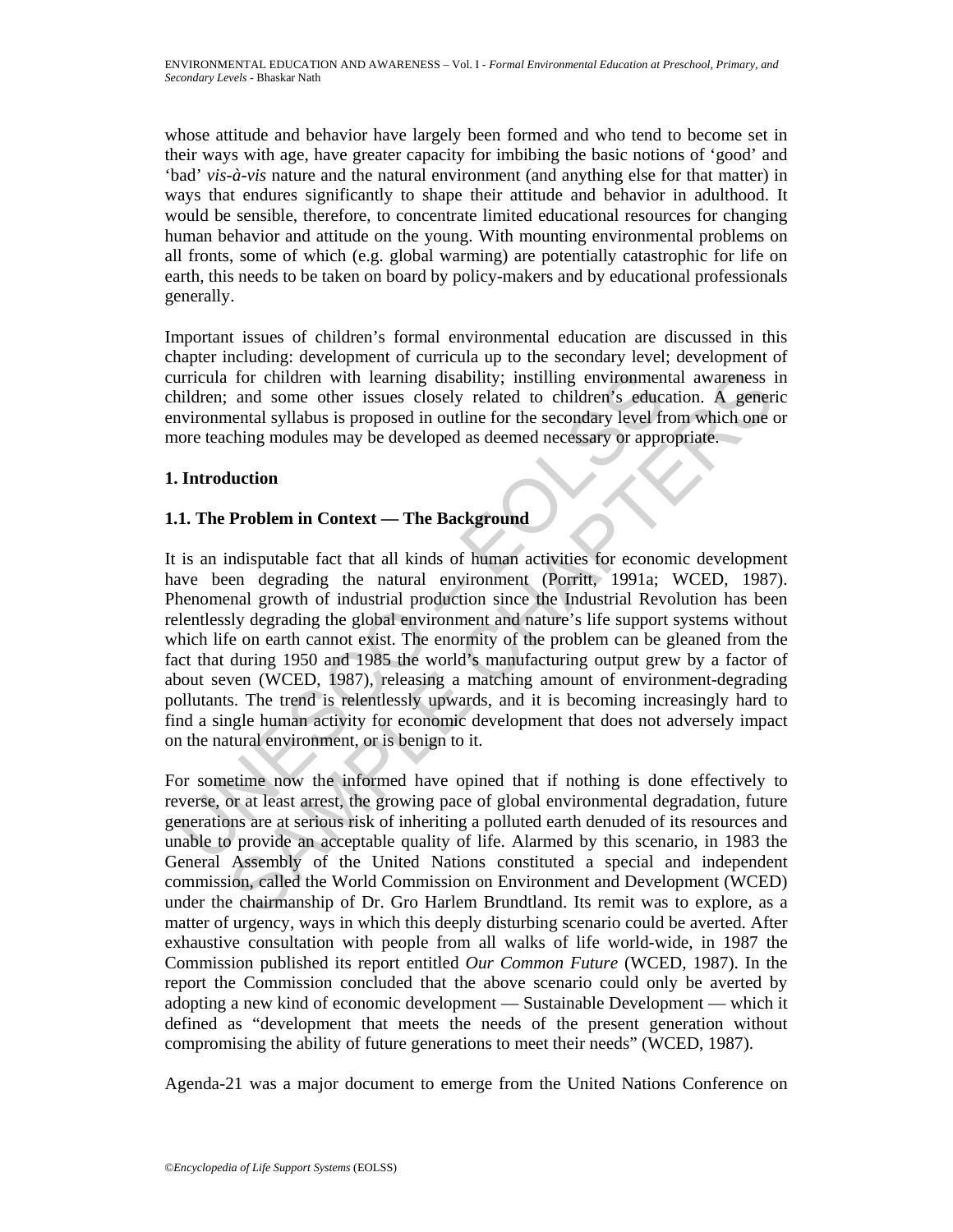Environment and Development (UNCED) held in Rio de Janeiro in 1992. This enormous document of 40 chapters is meant to be a blue-print of how global sustainable development could and should be achieved to secure both intra-generational and intergenerational equity.

However, there are several problems thwarting the practical implementation of sustainable development. We refer here to two of these that are relevant to the present context. First, the official definition of sustainable development given above is a political one, as is the document *Our Common Future* (also called the Brundtland Report). It sounds fine and points to a novel pathway for the sustainable development of societies everywhere. However, it is proving to be impossible to translate this political definition into a unique operational definition for the practical implementation of sustainable development. The OECD's effort to this end is revealing. In 1989 the organization assembled a group of leading economists and environmental experts to advise it on how to respond to the Brundtland Report. The group's advice, after considerable deliberation, was that the OECD should abandon trying to develop an operational definition, and that instead it should help its member countries to advance towards sustainable development by pursuing a series of strategic elements which look like critical pathways to anyone's concept of a sustainable future (Long, 1996).

astainable development. The OECD's effort to this end is revealing<br>equalization assembled a group of leading economists and environment<br>dvise it on how to respond to the Brundtland Report. The group<br>onsiderable deliberatio The second problem is that in pluralistic democratic societies the time horizon of politicians does not extend beyond the next election, that is four or five years, whereas sustainable development is demonstrably an on-going, long-term process. Not surprisingly, therefore, all that the concept of sustainability seems to mean to most politicians is being able to go on subscribing to the literally unsustainable — namely, infinite growth on a finite planet. By a piece of linguistic manipulation worthy of 'doublethink' in George Orwell's (1984), sustainability can be interpreted as sustaining the patently unsustainable (Porritt, 1991b).

ble development. The OECD's effort to this end is revealing. In 1989 the domassing of leading economists and environmental experts the on how to respond to the Brundtland Report. The group's advice, after the deliberation, Like it or not, our world is rapidly evolving as two different worlds — the rich world and the poor world — each with its characteristic unsustainable patterns of development. In the poor world, comprising the developing nations, these patterns are characterized mainly by poverty, high population growth rate, and huge income disparity between the rich and the poor. Even though the poor may be genuinely aware of the need to protect the environment, it is not a priority for them however, and neither are the finer points of sustainable development. Securing the next meal is, and, for sheer survival they may and do resort to damaging or even destroying their environment. In the rich world of the developed nations, on the other hand, unsustainable patterns are increasingly characterized by highly consumptive, polluting and hedonistic lifestyles fuelled by a pervasive culture of greed. It is the rich world that creates much of the world's pollution. For example, with only about 4 percent of the world's population the USA creates an estimated 26 percent of the global pollution and consumes about 28 percent of the earth's resources. Yet, what it has been doing to protect the global environmental is far less than commensurate with the pollution it has been creating or the natural resources it has been depleting. Recent withdrawal of the George W Bush's US Administration from the Kyoto Agreement is an example of this. Instead, and perversely, the rich world expects the poor world to curb its pollution, knowing very well that this would thwart their developmental ambitions and so consign them to even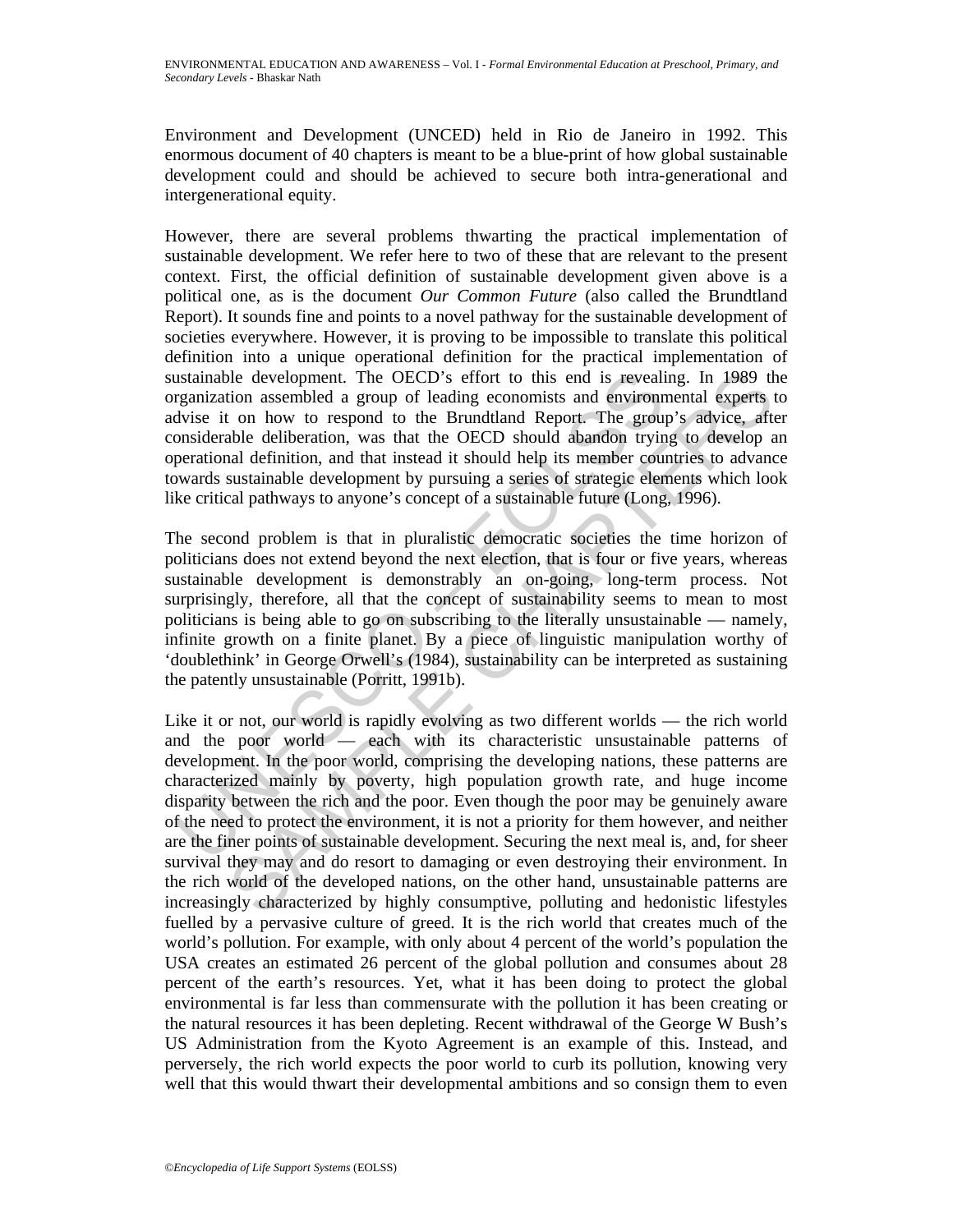greater poverty.

The factors mentioned above, and others that are variously economic, political and socio-cultural (Nath and Talay, 1996), have been acting in concert to frustrate efforts at implementing sustainable development, especially in the vast poor world. And degradation of the global environment continues unabated as a result with potentially catastrophic consequences for life on earth (e.g. ISSC, 2005; Royal Society, 2005).

## **1.2. How Did We Get Here?**

it is a suell as abstract thought they have developed logic, mathemational as well as abstract thought they have developed logic, mathemationery, music and so on, and even the concept of The Divine. And even there are tech is well as abstract thought they have developed logic, mathematics, philosophy<br>
munite and so on, and even the concept of The Divine. And their outstandine<br>
munite in science, medicine and technology are without parallel. To an objective external observer human beings are the most intelligent, inventive and industrious in all of nature's earthly creation. Blessed with tremendous capacity for rational as well as abstract thought they have developed logic, mathematics, philosophy, poetry, music and so on, and even the concept of The Divine. And their outstanding achievements in science, medicine and technology are without parallel. Yet, they have been systematically degrading the very natural environment and its fragile life-support systems that provide all their needs and without which they will surely perish. It is hard to find an animal of a lower species that knowingly 'digs its own grave' in this way. Therefore, in order to develop a heuristic for improving matters, it would be helpful first to explore the origins of this bizarre and potentially self-destructive human behavior.

"*Man has wiped out a third of the natural world in the last thirty years and soon will have to start looking for a new planet to live on…..The scale of devastation is so great that man will have used up all the Earth's natural resources by 2075……If every human alive today continues to consume resources and produce carbon dioxide at the same*  rate as the average Briton, we will need to colonize at least two Earths to *survive……Our current rate of consumption is eroding the very fabric of our planet and will ultimately threaten our long-term survival."*

The Living Planet Report 2000, World Wildlife Fund

It is a demonstrable fact that how we treat and relate to nature and the natural environment is fundamentally determined by our attitude to them. And our attitude, in turn, is shaped by the moral and ethical values we hold (Gross, 2001).

In the Western context the philosophical world-view of Aristotle may be taken as the starting point of what eventually became the foundation of modern science and technology. According to Aristotle, nature has no intrinsic value. It is of value only if it benefits humans. Thus, for example, a rare plant in the tropical rain forest is valuable and worth preserving *only* if some useful drug could be made from it, or if it serves a useful purpose to benefit the humankind. Clearly, it is a highly utilitarian and exploitative attitude to nature. It is also profoundly anthropocentric and does not acknowledge nature's right to exist for its own sake. Historically this attitude, which is all too common in pervasive Western cultures, has driven the evolution of both science and technology and still continues to do so.

In the Seventeenth Century this utilitarian and highly exploitative attitude, which also pervades the Judaeo-Christian tradition, was reinforced by Francis Bacon (1561-1626)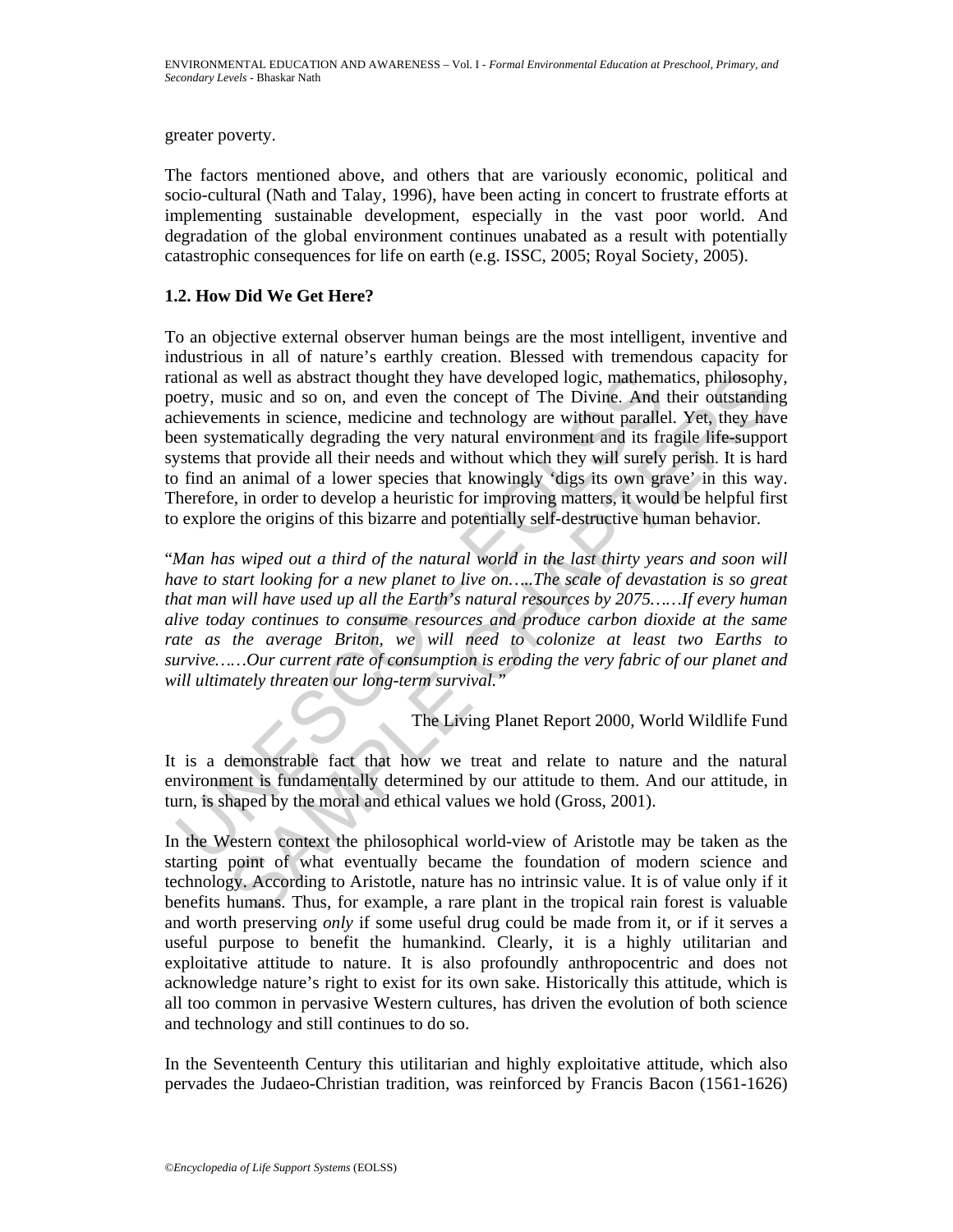and René Descartes (1596-1650) among others. Their thesis was that nature and everything within it was for the sole benefit, well-being and pleasure of man. In other words, man had the *carte blanche* to exploit nature as he pleased for his own benefit and pleasure. However, as it has now become clear, this attitude more than any other factor has been responsible for the continuing degradation of earth's natural environmental capital (ISSC, 2005; Royal Society, 2005), thus bringing us to the cross-roads of history where our long-term survival as a species is put at risk *vis-à-vis* the environment and nature's life-support systems (Nath, 2000, Nath, 2003).

"*In Western terms, one of the underlying factors which may have contributed (by being taken literally) to the desire to dominate nature, rather than live in harmony with it on a sustainable basis, is to be found in the Book of Genesis where it records that "God said unto man, be fruitful and multiply, and replenish the Earth and subdue it: and have dominion over the fish of the sea and over the fowl of the air and over every living thing that moveth upon the Earth." To me, that Old Testament story has provided Western man, accompanied by his Judaeo-Christian heritage, with an overbearing and domineering attitude to God's creation."*

HRH The Prince of Wales (Porritt, 1991)

nto man, be fruitful and multiply, and replenish the Earth and sub-<br>ominion over the fish of the sea and over the fowl of the air and over and move<br>the fact in  $T_0$  me, that Old Testament story has parameters<br>can movel u The Platonic world-view, on the other hand, acknowledges the intrinsic value of nature for its own sake. That is, nature and all things within it have their own intrinsic values independently of humans and regardless of what humans thought those values might be. We humans may not know about or understand those values or their intrinsic quality because of our own limitations, ignorance or selfishness. Clearly, it is an eco-centric world-view which is benign to nature at the very least. It is tempting to speculate on how human societies will have evolved with the Platonic world-view as the foundation of economics, science and technology rather than the Aristotelian world-view which prevailed.

m, be fruitful and multiply, and replenish the Earth and subdue it: and have the fish of the is and over the fish of the is and over the fowl of the dir and over every living thin  $\omega$  or the fish of the cand over the fow Historically, the older civilizations based on the *Buddhist* and *Daoist* (Taoist) worldviews among others, and the ancient *Vedic* philosophy of India, which is still constitutes that country's culture, taught man to regard planet earth with respect and consideration as the provider of all his needs and sustainer of all life on earth. Even today in India planet earth is usually referred to as *Dharitri Mata* in Sanskrit, meaning Mother Earth. Then, much later, came Western science and technology with their characteristic arrogance firmly based on the Aristotelian world-view which despised any notion of respecting earth as 'mother' as sheer sentimentality. The earth, it was proclaimed, was there for man to exploit with science and technology for his own benefit and pleasure. If ever there were to be a global environmental catastrophe — and heavens forbid it this must surely be its most fitting epitaph. Indeed, this exploitative mentality, and the self-serving greed which fosters it, together with arrogance and ignorance which promote both, has in the main been responsible for the increasingly serious environmental predicament in which the humankind now finds itself (Nath and Talay, 1996; Nath, 2003).

## **1.3. A Heuristic for Addressing the Problem in Hand**

In the light of what was said in Sections 1.1 and 1.2, it is clear that if we are at all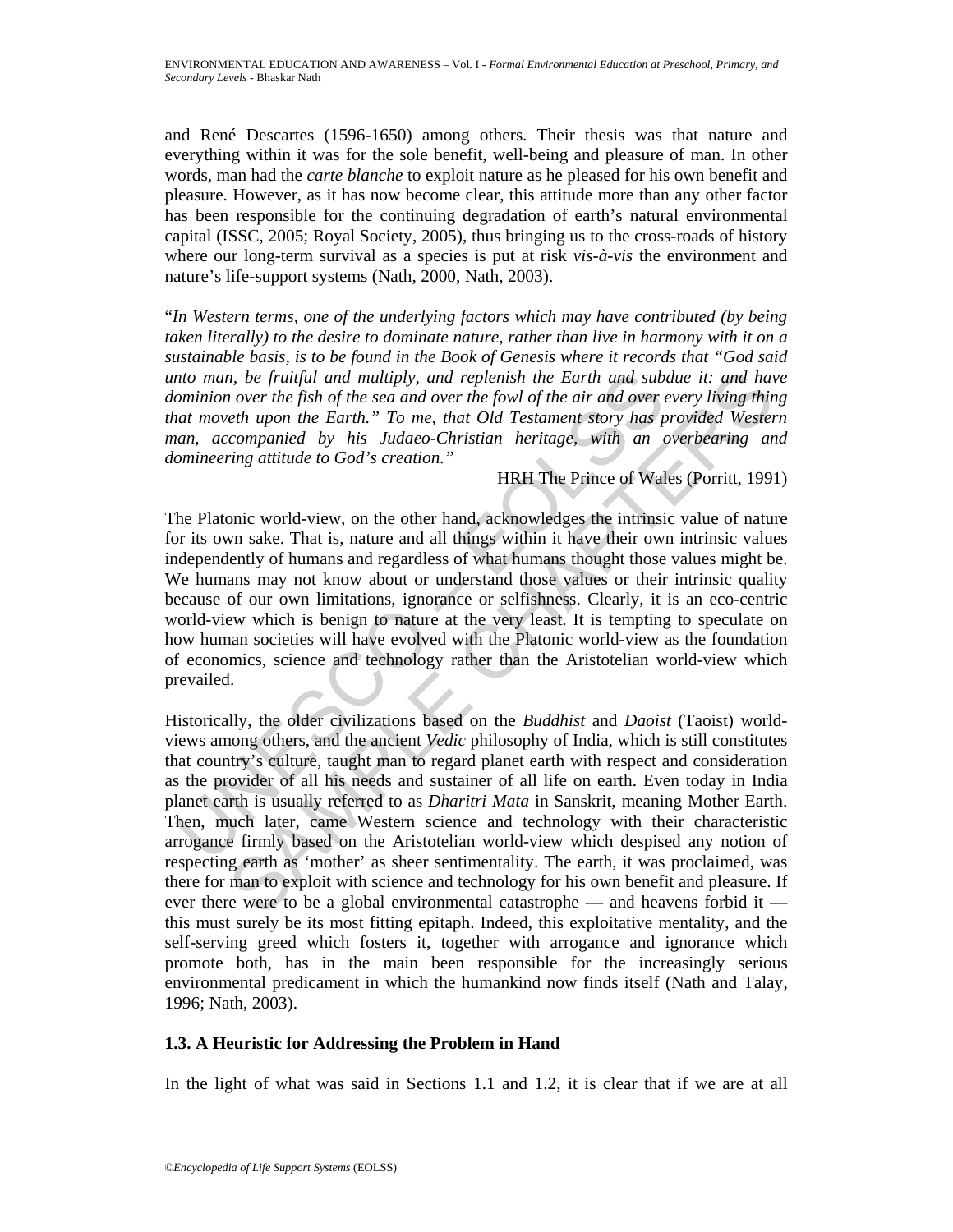serious about achieving even a modest degree of global sustainability, the all-pervasive Western exploitative attitude to the environment must change to one of *genuine*  concern, care and respect for nature and the natural environment. It is encouraging to note that the need to respect the environment is beginning to be officially acknowledged, as in Article 2 of the Treaty of the European Union (TEU), for example, which states that EU's environmental policy objective shall include the goals of "sustainable and non-inflationary growth respecting the environment" (Lee, 1995). It is, however, curiously reticent (hopefully for the time being) about what "respecting the environment" is actually supposed to mean in practice. The strategic rationale of respecting the environment is obvious to see. For if societies everywhere could be persuaded to respect the earth *truly* as *Mother Earth*, as had been the case in some of the older civilizations, and to accept from her bountiful benediction only that which they needed, then, since people do not normally abuse of exploit their mothers, all human societies would live in harmony with nature, thus paving the way to global sustainability.

eeded, then, since people do not normally abuse of exploit their mocieties would live in harmony with nature, thus paving the stainability.<br>
Infortunately, an adult's attitude, which is fundamentally shaped by<br>
Infortunate then, since people do not normally abuse of exploit their mothers, all huma<br>would live in harmony with nature, thus paving the way to glob:<br>would live in harmony with nature, thus paving the way to glob;<br>hitly,<br>anely, an a Unfortunately, an adult's attitude, which is fundamentally shaped by the ethical and moral values he or she holds and had imbibed in childhood, is one of the hardest things to change, and no amount of science or technology, however clever, can be helpful in this regard. This is mainly because with age a person becomes increasingly set in his or her ways, unlike children whose minds are much more receptive and pliable. *The strategy must therefore be to instill and nurture appropriate moral values, especially in children, effectively from early childhood so that by the time they take their places in society as adults, they will have imbibed a robust and genuinely environment-respecting attitude.*

A very important 'bonus' of teaching children such moral values stems from the fact that these values are exclusively concerned with 'before-the-pipe' strategies for pollution prevention. That is, they teach children, directly or indirectly, *how not to create pollution in the first place.* This strategy of waste prevention or minimization is much to be recommended. Not surprisingly, it is at the top of the EU hierarchy of waste management options (Powrie & Robinson, 2000). By contrast, environmental science and technology are almost exclusively concerned with 'end-of-the-pipe' methods and strategies. That is, dealing *with the consequences of pollution after it has been created.* 

We concede, however, that in the real world of today (especially in the Western developed nations that are profoundly materialistic) this prescription of genuine respect for the environment is likely to be seen as being far too idealistic to be realistic, and possibly even surreal. But then, what alternative is there, given that science and technology for pollution prevention or alleviation is almost exclusively for the rich world, and that despite tremendous advances in science and technology the global environment continues to be degraded relentlessly?

### **1.4. Reliance on Clean Technology, Market Forces and Economic and Regulatory Instruments — the Reality**

There is the counter argument that clean or cleaner technologies, market forces and economic and regulatory instruments can be relied upon to alleviate or even solve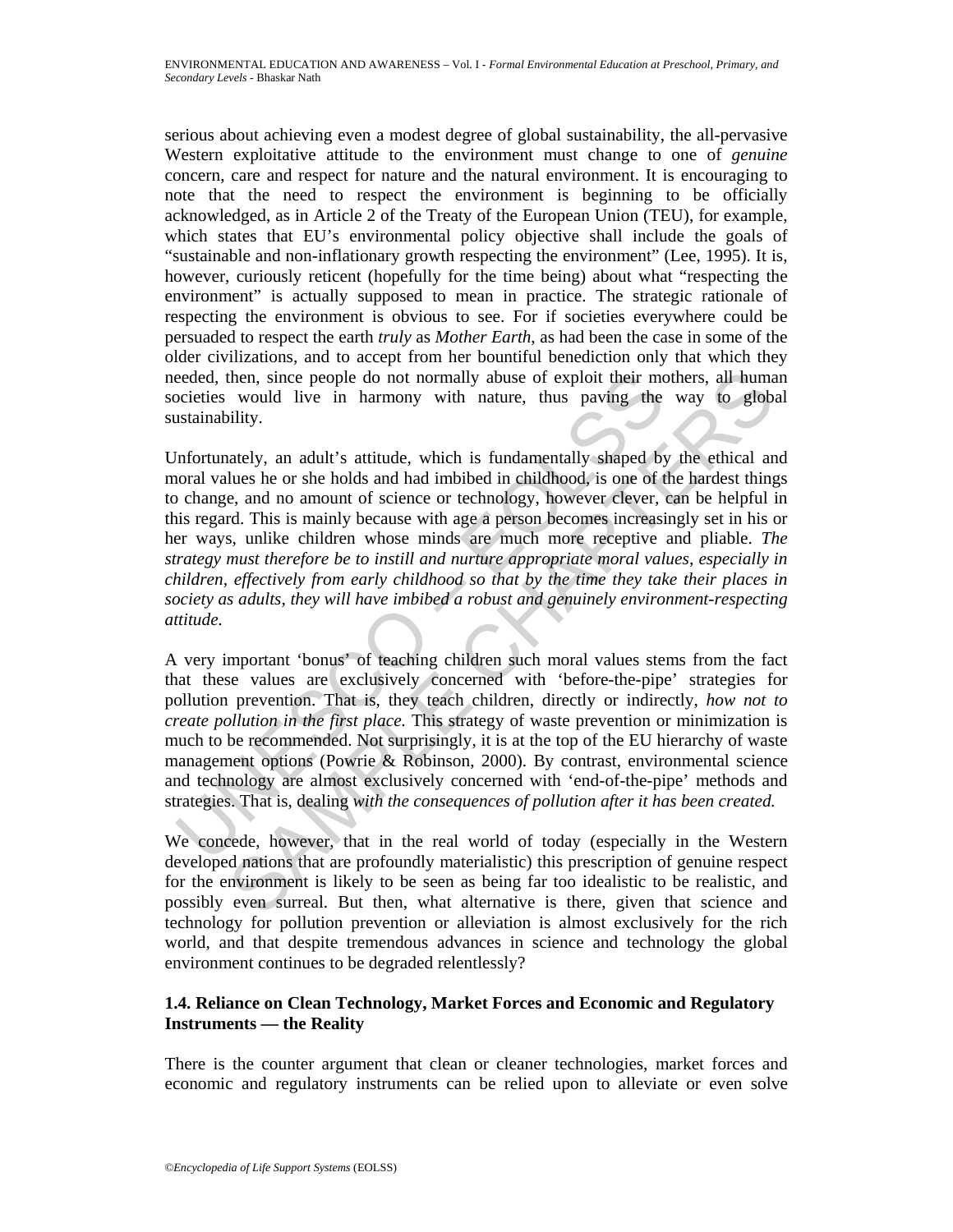environmental problems. Even the Brundtland Commission Report (WCED, 1987) tends to support this argument, and understandably so given that it is first and foremost a political document.

We take the view, however, that in reality this argument is intellectually deficient as it is uninformed as well as naïve about human nature. Because, to put it crudely, if environmental problems could be alleviated or solved using science and technology, why is the deterioration of the global environment continuing to accelerate? Why, despite its abundant endowment of skilled manpower and financial resources the USA continues to be the biggest polluter in the world with grossly unsustainable life-style (Nath, 2003; Nath and Kazashka-Hristozova, 2005)? Certainly clean technologies can bring environmental benefits to a nation, but only if it can afford them. Most of the poor nations cannot, and neither can even the mighty USA as it would appear from that country's withdrawal from the Kyoto Agreement.

ations cannot, and neither can even the mighty USA as it would a<br>country's withdrawal from the Kyoto Agreement.<br>As for market forces and economic and regulatory instruments, we need both individuals and corporations will a cannot, and neither can even the mighty USA as it would appear from the withdrawal from the Kyoto Agreement.<br>
market forces and economic and regulatory instruments, we note that driven bi nicilvivals and corporations will As for market forces and economic and regulatory instruments, we note that driven by greed both individuals and corporations will always find ways and means to circumvent prevailing laws and regulations for greater profit. For example, in the USA there is a plethora of laws and regulations, as well as well-funded enforcing authorities (e.g. the powerful Securities and Exchange Commission), to monitor and ensure the financial probity of business corporations. And yet, in the first half of 2002 there have been a number of spectacular financial scandals involving some of the largest US corporations such as ENRON, WorldCom, TYCO and Anderson Consulting, while two of the largest finance houses, Merrill Lynch and CSFB, have been penalized with enormous fines for deceiving the public for making greater profit (Nath, 2003). Such selfish behavior is symptomatic of the pervasive and apparently insatiable 'greed culture', and one may be forgiven for thinking that the above list merely represents the tip of the proverbial 'iceberg'. The enormity of the implications of such behavior for corporate America, and by implication the rest of the world, is summed up by a recent comment of the Chairman and Chief Executive of Goldman Sachs, which is one of the world's largest investment banks. He said that America faced the biggest crisis of confidence in its capitalist system in his working lifetime (As reported in the London *Daily Mirror* of 12 June 2002, page 6).

We submit, once again, that such behavior is fundamentally a product of attitude which, in turn, is shaped by one's moral values imbibed in childhood. And so an attitude can *only* be changed by changing the moral values that engender and underpin it. With this in mind, we propose in what follows strategies for instilling and nurturing environmentrespecting moral values in children that would hopefully endure throughout their lives.

-

-

TO ACCESS ALL THE **34 PAGES** OF THIS CHAPTER, Visit[: http://www.eolss.net/Eolss-sampleAllChapter.aspx](https://www.eolss.net/ebooklib/sc_cart.aspx?File=E4-16-01)

<sup>-</sup>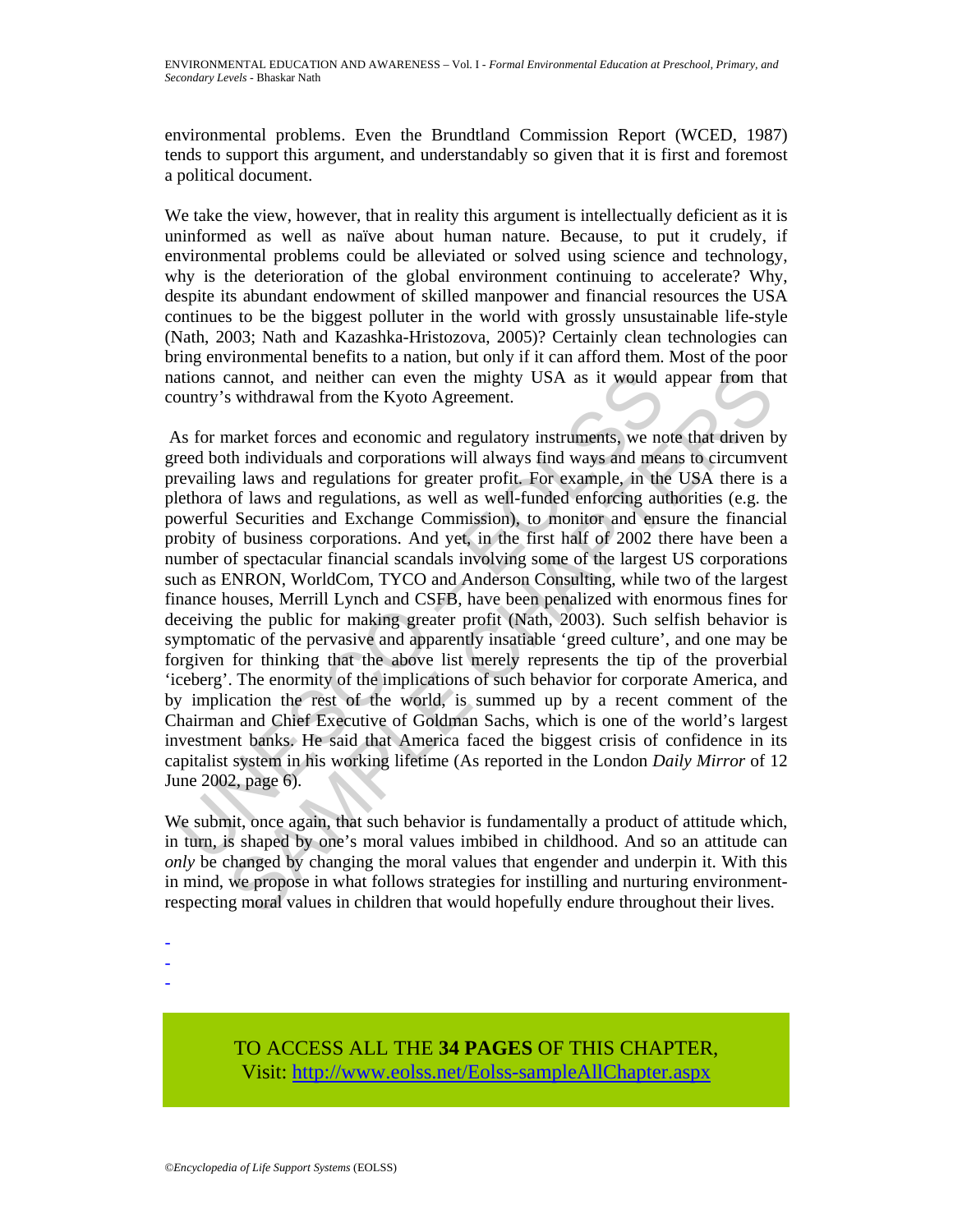#### **Bibliography**

AITKEN, S., BUULTJENS, M., CLARK, C., EYRE, J.T., and PEASE, L. (ed.), 2000, *Teaching Children who are Deafblind,* London, David Fulton. [In this interesting text the authors set out the curricular content and pedagogy for the education of deaf and blind children].

BARTHOLOMEW, L. and BRUCE, T, 1993, *Getting to Know You*, London, Hodder & Stoughton. [This book gives a lucid description of the key elements of early childhood education focusing on curriculum development and the factors that must be considered in developing curricula].

BBC, 2002, "The Century of the Self", a documentary broadcast by the British Broadcasting Corporation during 29 April and 2 May, 2002, London, BBC. [This interesting Documentary explores the evolution of consumerism especially since the end of World War II].

BRUCE, T., 1997, *Early Childhood Education*, London, Hodder & Stoughton. [This book gives an excellent account of early childhood education including the ten principles of learning in the modern context and how they are to be applied in practice].

COLBORN, T., F.S. von SAAL and A.M. SOTO, 1993, "Developmental effects of endocrine- disrupting chemicals in wildlife and humans", *Environmental Health Perspectives*, No. 101, pp. 378-384. [This paper reports on research results of how endocrine-disrupting chemicals interfere with the development of humans and wildlife and affect their reproduction].

ontext and how they are to be applied in practice].<br>
OLBORN, T., F.S. von SAAL and A.M. SOTO, 1993, "Developmental effects of enemicals in wildlife and humans". *Environmental Health Perspectives*, No. 101, neuper reports d how they are to be applied in practice].<br>
N. T., F.S. von SAAL and A.M. SOTO, 1993, "Developmental effects of endocrine-disruptin<br>
in wildlife and humans", *Environmental Health Perspectives*, No. 101, pp. 378-384. [The DUGDALE, N and LOWE, C. F., 1990, 'Naming and stimulus equivalent', in D. E. Blackman and H. Lejeune (Eds.) *Behaviour Analysis in Theory and Practice: Contribution and Controversies*, Hillside, New Jersey, USA, Lawrence Erlbaum [In this chapter the author suggests that a child with well developed rule-based or language-based skills is more efficient than others at learning behavior through cognition].

EISENBERG, N., 1982, "The development of reason regarding pro-social behaviour", in N. Eisenberg (Ed.) *The Development of Pro-social Behaviour*, New York, Academic Press. [In this chapter the author argues that an understanding of developmental changes in altruism requires an examination of children's reasoning when faced with a conflict between their own needs and those of others when the role of laws, rules and authority is minimal].

FONTANA, D., 1995, *Psychology for Teachers* (third edition), Basingstoke, UK, Palgrave. [This text gives a comprehensive and practical guide to psychology for teachers, taking into account new classroom research findings and the widening range of teachers' concerns and responsibilities]..

FREUD, S., 1933, *New Introductory Lectures on Psychoanalysis*, New York., Norton. [In this text the author shows how moral development is closely related to other aspects of his psychoanalytic theory. He shows how the three elements of personality — 'id', 'ego' and 'superego'— constitute the psychic apparatus of personality].

GARDNER, H., 1983, *Frames of Mind: The Theory of Multiple Intelligence*, New York, Basic Books. [In this book the author argues that early childhood tradition is too complex to be characterized as dominantly empiricist or nativist, and that such characterization can thwart the development of more effective learning methods].

GOLDFARB, W., 1955, "Emotional and intellectual consequences of psychological deprivation in infancy: a re-evaluation", in P Hoch and J Zubin (Eds.), *Psychology of Childhood*, New York, Grune. [In this study the behavior of children raised in an institution for the first three years of their life prior to fostering is compared with that of children fostered at a much earlier age. Results showed the former to be less mature at adolescence, less capable of giving or receiving love and emotionally less stable].

GREENFIELD, S., 1996, "A physical base for consciousness", *RSA Journal*, Vol. CXLIV, No. 5470, June, pp. 34-40. [This study on the brain supports the interactionist view of the child, which is that he or she is partly an empty vessel to be filled with knowledge and information and partly pre-programmed to behave in a certain way].

GROSS, R., 2001, *Psychology: The Science of Mind and Behaviour*, Fourth Edition, London, Hodder & Stoughton. [This is a very good text offering a clear introduction to all the key subject areas. In addition, it addresses some of the major applied areas of psychological research].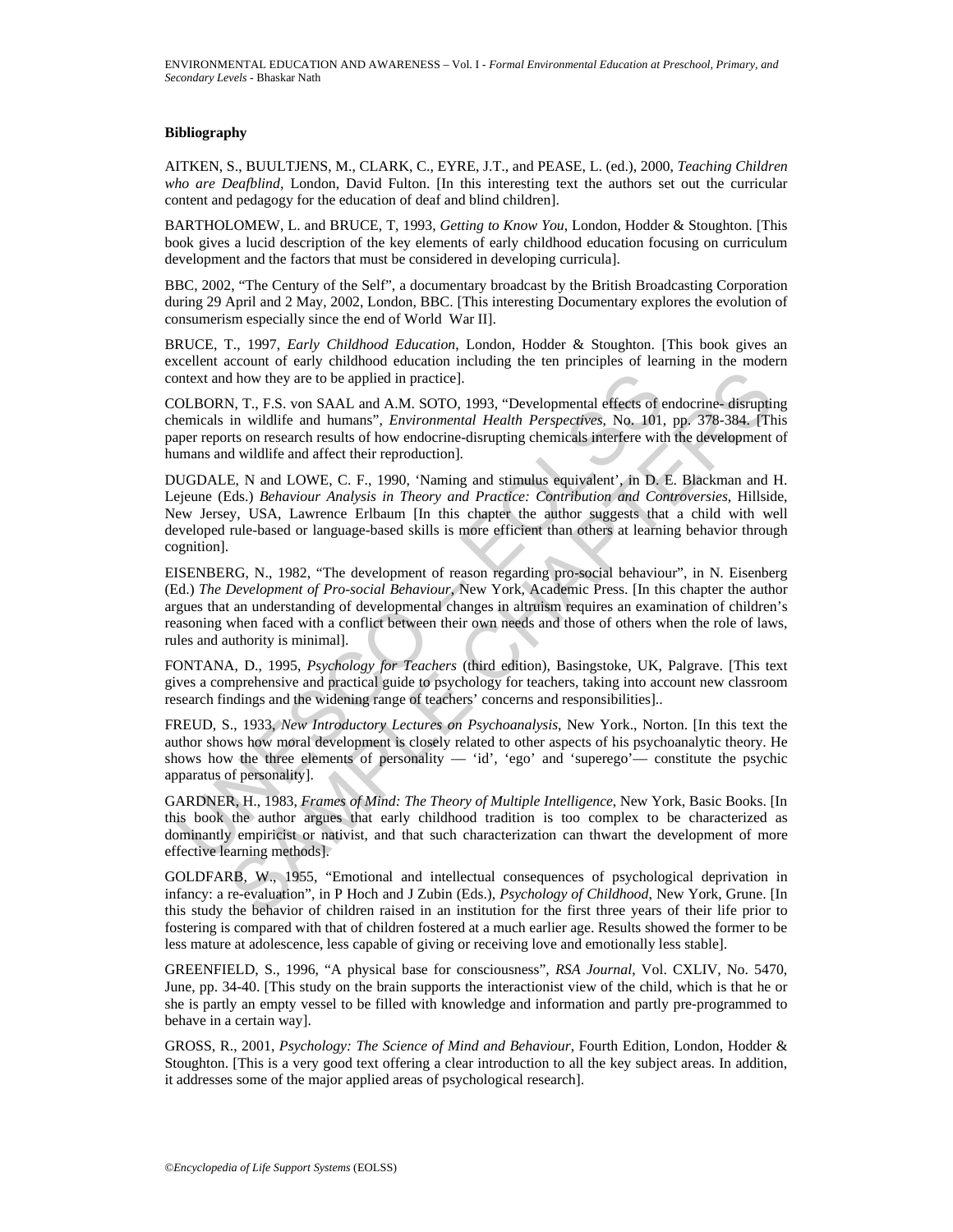HARLOW, H. F. and HARLOW, M. H., 1969, "Effects of various mother-infant relationships on rhesus monkey behaviour", In B M Foss (Ed.), *Determinants of Infant Behaviour*, London, Methuen. [This study shows that rhesus monkeys, when deprived of adequate parental care and affection in the first six months of their life, find it extremely difficult to form successful social and sexual relationships at maturity and cannot adequately care for, or show affection to, their own offspring].

ISSC, 2005, *Avoiding Dangerous Climate Change*, Report of the International Scientific Steering Committee (ISSC), Hadley Centre, Met Office, Exeter, UK. [This report, prepared by the ISSC, summarizes the findings as presented to the International Symposium on Stabilisation of Greenhouse Gas Concentrations (called the Climate Change Conference for short) held at Exeter, UK, during 1 and 3 February 2005. It brought together over 200 participants from some 30 countries including many leading climate scientists and experts in climate change. The Report paints a gloomy picture of what might happen to ecosystems, the global economy, and to human societies if urgent actions are not taken to curb man-made  $CO<sub>2</sub>$  emissions significantly].

KOHLBERG, L., 1981, *Essays on Moral Development*, New York, Harper & Row. [Following on the work of Piaget, in this text the author suggests that the moral development of a child progresses through six distinct stages].

LEE, N., 1995, "Environmental Policy", in M.J. Artis and N. Lee (Eds.) *The Economics of the European Union*, Oxford, Oxford University Press. [In this very readable chapter the author focuses on the environmental policy of the European Union including linkages between environmental and economic systems, and role of regulatory and economic instruments in environmental policy].

OrLEDGN, L., 1991, Exstay on *Motu Development*, two Tork, rapper  $\alpha$  Footh, Falget and this leart the section of  $\alpha$  Figget, in this text the author suggests that the moral development of a child  $\alpha$  distinct stages]. KO, L., 1981, *Essays on Moral Development*, New York, rapper & Kow. Urolowing on the Southern and Development of a child progression from the stages).<br>
Singer, in this text the author suggests that the moral development o LONG, B. L., 1996, "The prospects and problems of achieving sustainable development in the transition countries", in (Eds.) B. Nath, I. Lang, E. Meszaros, J.P. Robinson and L. Hens, *Environmental Pollution*, Vol. 2, London, European Centre for Pollution Research, pp. 609-618. [In this paper the author explores how, and the extent to which, the newly democratized countries of Central and Eastern Europe (the socalled transition countries) might be able to develop and implement policies for sustainable development. As the then Director of Environment of the OECD, the author also discusses some of the issues of sustainable development as seen from that organization's standpoint].

MACCOBY, E. E. and JACKLIN, C. N., 1974, *The Psychology of Sex Differences*, Stanford, Stanford University Press. [This book contains a review of pre-1972 literature published mainly in North America, aimed at distilling significant differences that exist between the sexes on specific intellectual skills].

NATH, B. and TALAY, I., 1996, "Man, science, technology and sustainable development", in B. Nath, L. Hens and D.Devuyst (Eds.) *Sustainable Development*, Brussels, VUB Press. [In this contribution the authors discuss certain pertinent issues of sustainable development, including philosophical aspects, and draw attention to some of the practical problems of implementing policies for achieving true sustainability].

NATH, B., 2000, "Some issues of intra-generational and intergenerational equity and measurement of sustainable development", in B. Nath, S.K. Stoyanov and Y. Pelovski (Eds.) *Sustainable Solid Waste Management in the Southern Black Sea Region*, Dordrecht, The Netherlands, Kluwer. [In this chapter the author considers a number of aspects of the key issues of intergenerational and intra-generational equity, and presents a novel method of measuring sustainable development].

NATH, B., 2003, "Education for sustainable development: the Johannesburg summit and beyond", in B. Nath, L. Hens and D. Pimentel (eds.), *Environment, Development & Sustainability*, Vol. 5, pp 231-254, Dordrecht, Kluwer. [Contains a survey of environmental education including recommendations of the Johannesburg Plan of Implementation (JPoI) and advocates inclusion of moral and ethical philosophy *visà-vis* the natural environment in formal educational curricula as an essential pre-requisite for achieving global sustainable development].

NATH, B. and KAZASHKA-HRISTOZOVA, K., 2005, "*Quo vadis* global environmental sustainability? A proposal for the environmental education of engineering students", *Int. J. Env. Poll.,* Vol. 23. No.1, pp. 1-15 [In this paper the authors demonstrate the futility of exclusive reliance on science and technology to deliver sustainable development and argue that moral education is needed for this to change human attitude to nature and the natural environment — from one of gross exploitation as at present to that of genuine respect].

PIAGET, J., 1932, *The Moral Judgement of the Child*, New York, Harcourt, Brace and World. [As an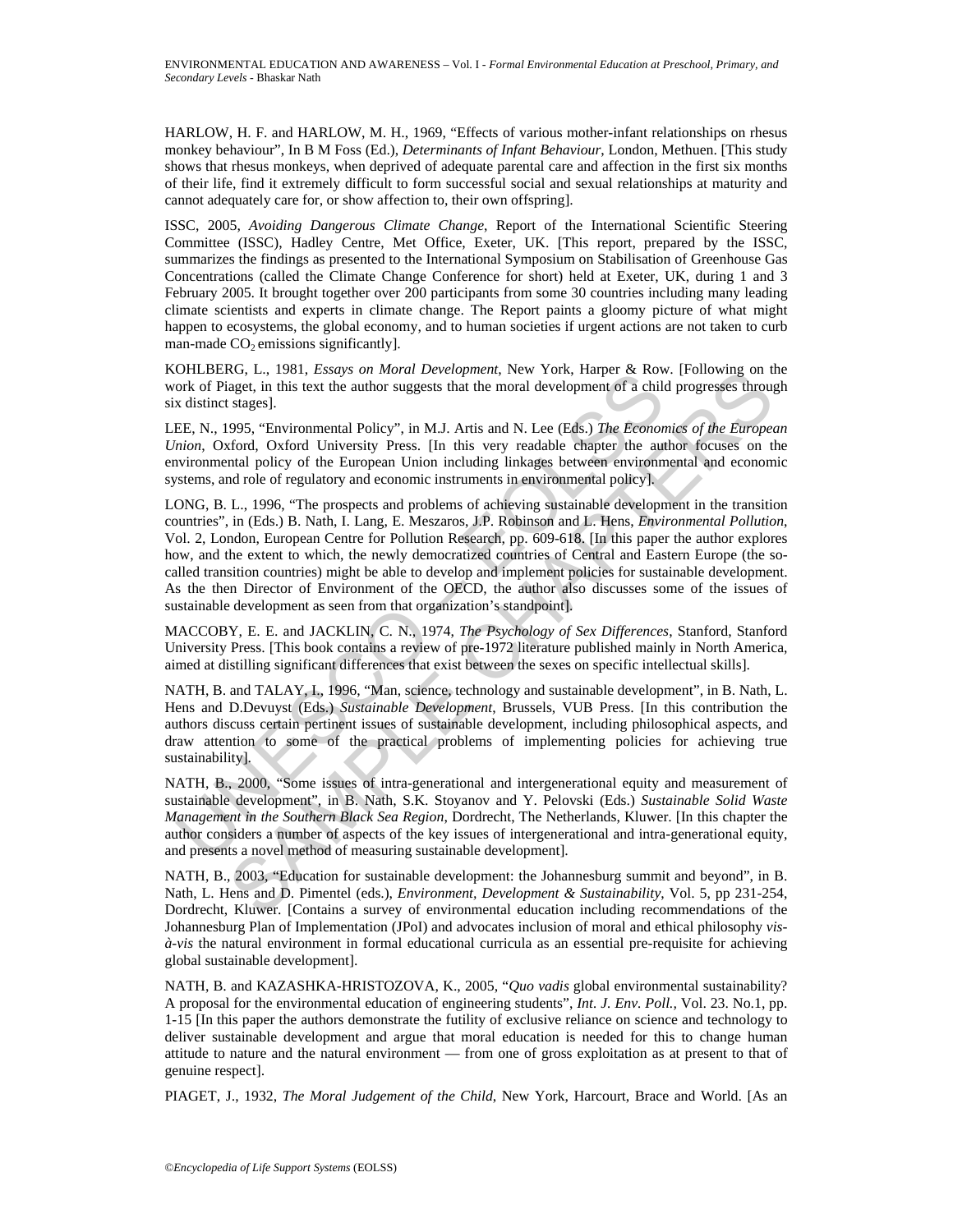alternative to Sigmund Freud's model of the 'superego', the author explains child development by analyzing how children think and how they build up a moral sense as they grow up].

PORRITT, J., 1991a, *Save the Earth*, London, Dorling Kinderseley. [This excellent publication contains a large number of short contributions by eminent environmentalists and others concerned with the environment. Much to be recommended for children and adults alike].

PORRITT, J., 1991b, "A new international order: one world and beyond", in J. Porritt *Save the Earth*, London, Dorling Kinderseley. [In this article the author examines what is best described as politics of the global environment, including aid and trade relationships between the rich and poor nations and the global environmental consequences thereof].

POWRIE, W. and ROBINSON, J. P., 2000, "The sustainable landfill bioreactor: a flexible approach to solid waste management", in B. Nath, S.K. Stoyanov and Y. Pelovski (Eds.) *Sustainable Solid Waste Management in the Southern Black Sea Region*, Dordrecht, the Netherlands, Kluwer, pp. 113-140. [In this contribution the authors describe the design and operation of a novel landfill, conceptually based on the process of controlled decomposition and managed as a large-scale bioreactor. Relevant and up-to-date EU directives on waste are also described].

ROGOFF, B., MISTRY, J., GONCU, A. and MOSIER, C., 1993, *Guided Participation in Cultural Activity by Toddlers and Care Givers*, Monograph of the Society for Research in Child Development, 58, serial number 236. [The behavior of toddlers and care givers is assessed in this study. The authors conclude that learning by the toddlers approximates more to the interactionist paradigm than that of nativism or empiricism].

ROYAL SOCIETY, 2005, *Ocean acidification due to increasing atmospheric carbon dioxide*, London, The Royal Society. Internet version available at www.royalsoc.ac.uk [This authoritative report by the prestigious Royal Society of London and based on the findings of the Royal Society Working Group on Ocean Acidification paints a gloomy picture of how delicately balanced marine ecosystems may be irreparably damaged by ocean acidification if current carbon dioxide emission trends continue. Draws attention to the urgent need to reduce current man-made  $CO<sub>2</sub>$  emissions before it is too late].

VYGODSKY, L.S" 1978, *Mind in Society: the Development of Higher Psychological Processes,* Harvard, Harvard University Press. [In this seminal paper the author argues that biological and cultural developments do not occur independently of each other. Rather, they are shaped by social interaction which actually leads to cognitive development].

WARE, J. (ed.), 1996, *Educating Children with Profound and Multiple Learning Difficulties,* London, David Fulton. [This text present the different aspects of the education of children with profound and multiple learning difficulties, including curriculum development].

ocess of controlled decomposition and managed as a large-scale bioreactor. Relevancure<br>rectives on waste are also described].<br>OGOFF, B., MISTRY, J., GONCU, A. and MOSIER, C., 1993, *Guided Particivity by Toddlers and Care* controlled decomposition and managed as a large-scale bioreactor. Relevant and up-to-date ED was the are lasto described].<br>
B., MISTRY, J., GONCU, A. and MOSIER, C., 1993, *Guided. Participation in Cultura Toddlers and Car* WCED (World Commission on Environment and Development), 1987, *Our Common Future*, Oxford, Oxford University Press. [This remarkable document is the report of the Brundtland Commission established by the United Nations in the mid 1980s. It gives much useful data on the state of the global environment and urges nation states to adopt the modalities of sustainable development which, it argues, is the only kind of development that has potential for ensuring a sustainable quality of life for both present and future generations].

#### **Biographical Sketch**

**Professor Bhaskar Nath** received his Bachelor's degree in Civil Engineering from the Indian Institute of Technology, Kharagpur, India, in 1960, followed by the Ph.D. degree from the University of Wales, UK, in 1964. In 1983 he was awarded the D.Sc. degree by the University of London for his outstanding original research (according to citation) in numerical mathematics. In 2001 he was awarded the Doctor Honoris Causa (Dr.H.C.) by the University of Chemical Technology and Metallurgy, Sofia, Bulgaria, for his contribution to environmental education.

After having taught at the University of London for more than 27 years, currently Professor Nath is Director of the European Centre for Pollution Research, London; Executive Director of International Centre for Technical Research, London; Editor of Environment, Development and Sustainability published by Springer; visiting professor to several European universities, and consultant to a number of international companies and organizations. Professor Nath's research interests include Numerical